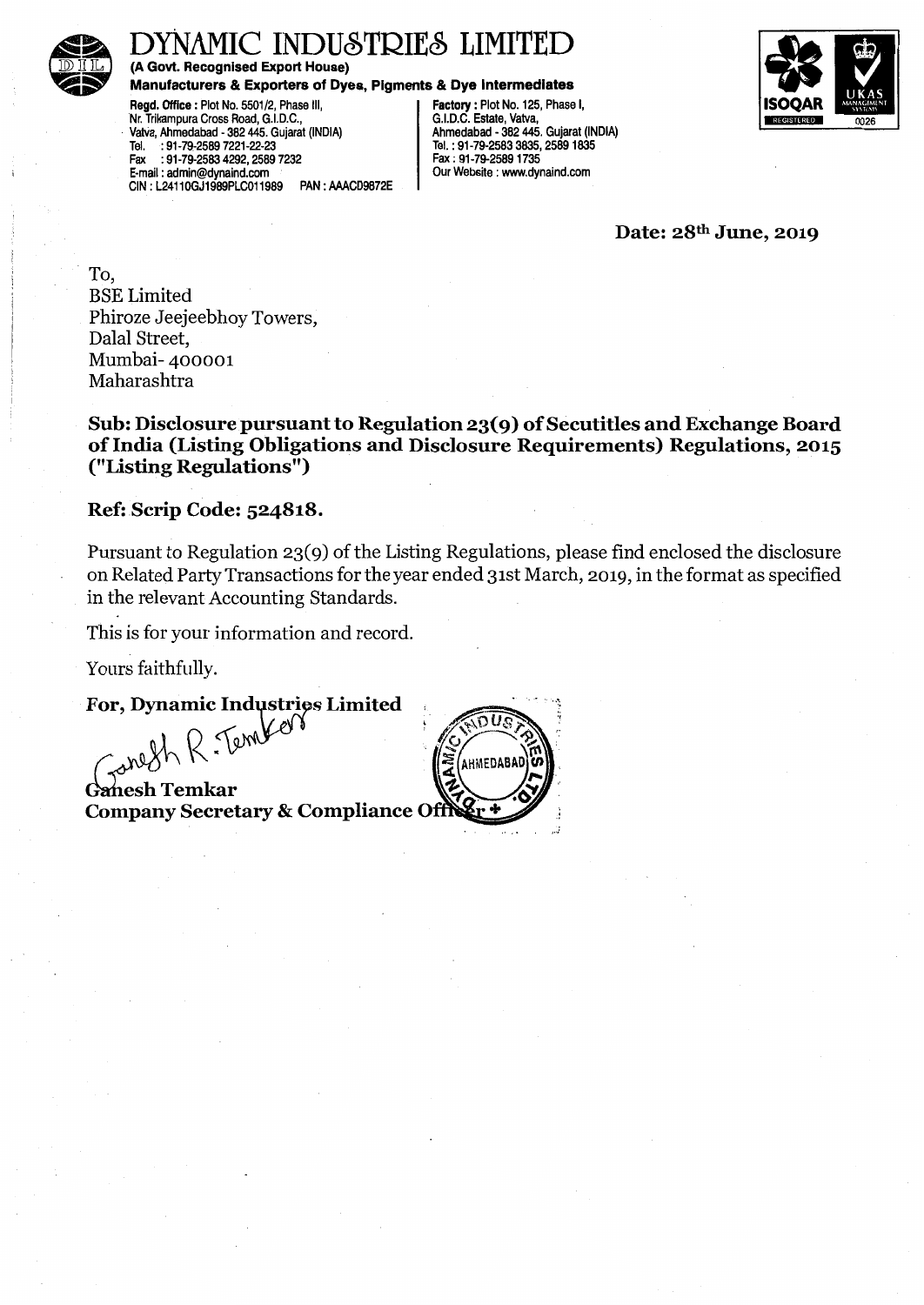### Dynamic Industries limited

### Related party disclosure for the year ended on March 31, 2019

As per the Indian Accounting Standard on "Related Party Disclosures" (IND-AS 24) issued by the Institute of Chartered Accountants of India, the related parties and the details of transactions with them are as follows:

## Party Disclosures for the year ended 31<sup>st</sup> March, 2019

a) Details of Related Parties

| Sr.<br>No. | Description of Relationship                                                                                                          | <b>Names of Related Parties</b>                                         |
|------------|--------------------------------------------------------------------------------------------------------------------------------------|-------------------------------------------------------------------------|
|            | Key Management Personnel (KMP)                                                                                                       | Harin D. Mamlatdarna<br>Dipakkumar Choksi<br>Dinesh Jain                |
| 2          | <b>Relatives of KMP</b>                                                                                                              | Ronak D. Choksi<br>Bimal D. Choksi<br>Mansi Talati<br>Asita Mamlatdarna |
| 3          | Enterprise over which KMP / Relatives of<br>KMP exercise significant influence through<br>controlling interest (Other Related Party) | Ornet Intermediate Pvt. Ltd.<br>Neo Farbe Pyt. Ltd.                     |

b) Details of transactions with related parties for the year ended March 31, 2019 in the ordinary course of business: [~in lakhs]

|                                                                                                                      |                                       |                              |                                                                                | $\mathbf{1}$                 |
|----------------------------------------------------------------------------------------------------------------------|---------------------------------------|------------------------------|--------------------------------------------------------------------------------|------------------------------|
| Nature of Relationship /<br><b>Transaction</b>                                                                       | <b>Subsidiary</b><br><b>Companies</b> | KMP&<br><b>Relatives</b>     | Enterprise over<br>which KMP and<br>Relatives have<br>significant<br>influence | <b>Total</b>                 |
| <b>Managerial Remuneration</b><br>Dipakkumar Choksi<br>Dinesh Jain<br>Harin Mamlatdarna                              | --<br>--<br>--                        | 38.84<br>10.43<br>38.84      |                                                                                | 38.84<br>10.43<br>38.84      |
| Expenditure on other<br>service (Salary)<br>Ronak Choksi<br><b>Bimal Choksi</b><br>Asita Mamlatdarna<br>Mansi Talati | --<br>--<br>--                        | 5.85<br>6.23<br>6.29<br>6.74 |                                                                                | 5.85<br>6.23<br>6.29<br>6.74 |
| Sales.<br>Pvt.<br>Intermediate<br>Ornet<br>Ltd.                                                                      |                                       |                              | 61.14                                                                          | 61.14                        |
|                                                                                                                      |                                       |                              | ري⁄ا                                                                           |                              |